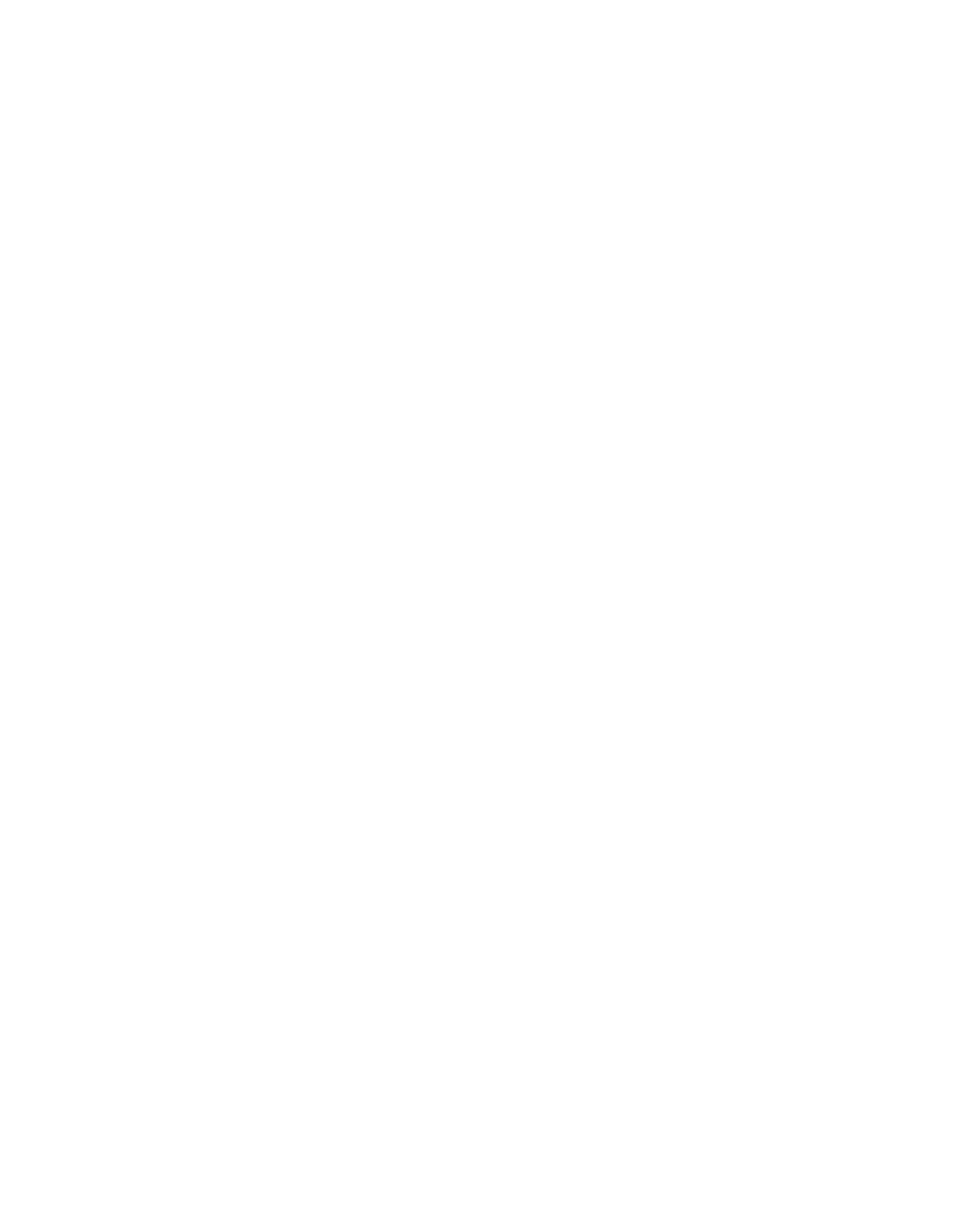## **Post #2:**



### **NOW HIRING! LIFEGUARDS (SEASONAL)**

**Title:** Lifeguard (Seasonal)

**About For Oak Cliff:** For Oak Cliff provides culturally responsive programming to liberate South Oak Cliff from systemic oppression by creating a culture of education and improving social mobility and social capital. We accomplish our mission in partnership with our community through our four pillars: Education, Arts, Community Building, and Advocacy.

**Role Summary:** For Oak Cliff's Lifeguard will supervise swimming activities at the pool and ensures that policies, guidelines, and safety procedures are followed. You must already be a certified Lifeguard to apply for this position.

### **Role Qualifications/Skills:**

- Passion for creating positive change in the Superblock
- Alignment with our values of Courage, Liberation, Love, and Wisdom
- Knowledge and ability to evaluate pool water conditions to determine any potential dangers or hazards
- Ability to judge and evaluate evolving dynamics of individuals participating in aquatic activities to immediately assess their capabilities and threats to their safety
- Knowledge of methods and techniques for providing on-site emergency medical services

### **Education, Experience, Licensing and Physical Requirements:**

- High school diploma or equivalent
- Minimum of 6 months of related work experience
- Certified Red Cross Lifeguard Training Certificate, or equivalent
- American Red Cross CPR for the Professional Rescuer, or equivalent
- American Red Cross Standard First Aid, or equivalent
- May require long periods of standing, walking, bending, twisting, reaching, squatting, carrying, dragging, holding, pulling, pushing and lifting when setting up and conducting aquatics activities in all weather conditions

**Supplemental Information**: Lifeguards must be able to work varying shifts including weekdays, evenings and weekends.

**Job Status:** Part-time, non-exempt **Compensation:** \$18/Hourly **Start Date:** June 2022 **Benifits Eligible:** Not Eligible **Application Closes:** June 24, 2022 (Unless Extended)

**How To Apply:** Interested in this position? Please email your resume to [info@foroakcliff.org](mailto:info@foroakcliff.org) and use the subject line "Lifeguard Job Application". Please include attachments of all certification requirements in your email.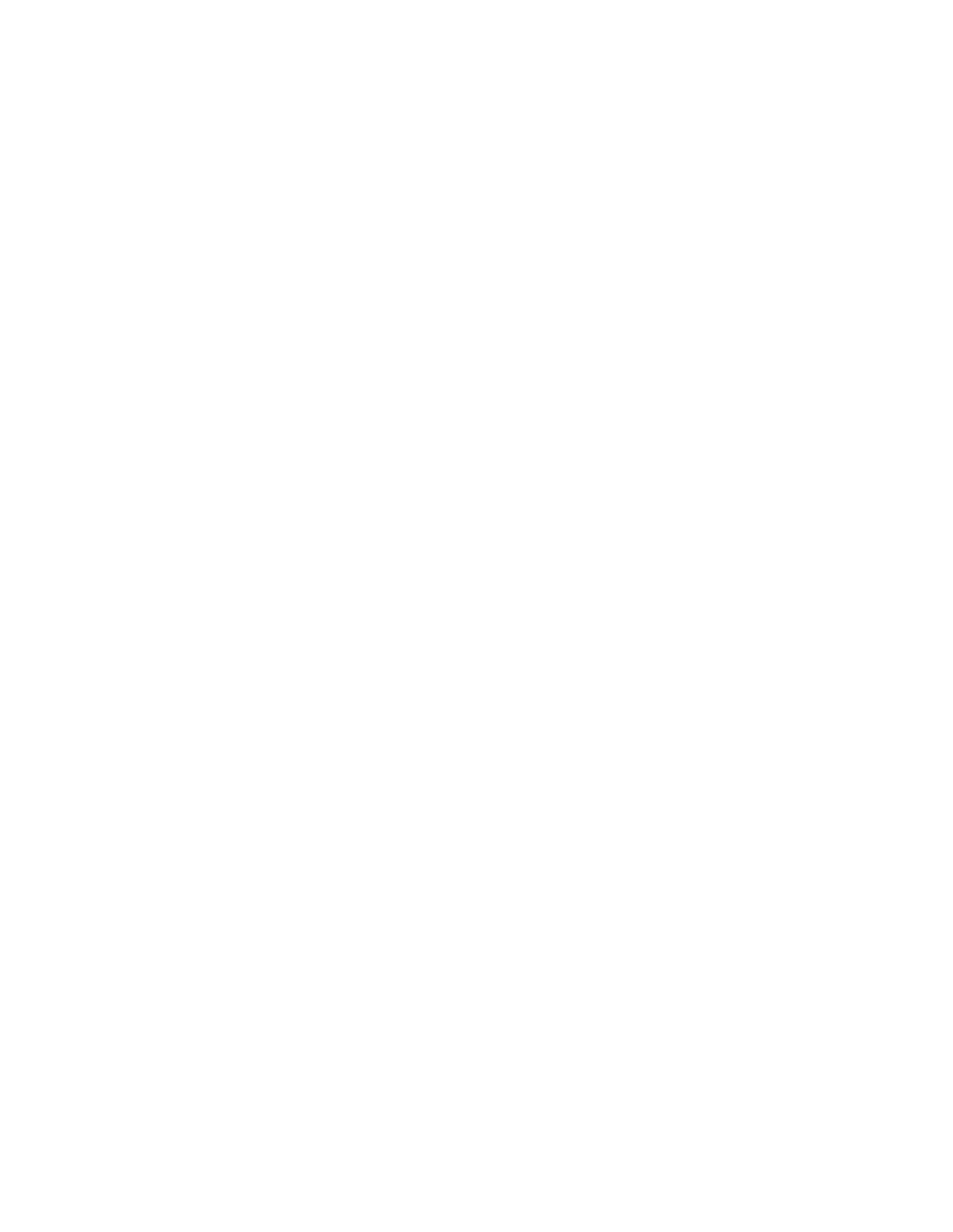# **Post #3:**



**NOW HIRING! FACILITY ATTENDANT** 

#### **Responsibilities Overview:**

### **Title:** Facility Attendant

### **About For Oak Cliff:**

For Oak Cliff provides culturally responsive programming to liberate South Oak Cliff from systemic oppression by creating a culture of education and improving social mobility and social capital. We accomplish our mission in partnership with our community through our four pillars: Education, Arts, Community Building, and Advocacy.

**Role Summary:** For Oak Cliff's Facility Attendant is a consistent and welcoming partner to guests, members, and staff . They will oversee all aspects of the gym, theater, exercise center, and gaming lab operations, activities, and safety to ensure For Oak Cliff is a place of community, fun, and trust.

- Assists members/ guests with use of the gym, theater, exercise center, and gaming lab and the activities planned within those spaces.
- Oversee general operations, cleanliness, and enforcement of FOC rules an procedure for recreation ammenity usage and programming.
- Act immediately and appropriately to ensure the safety of community members in the event of an emergency.

### **Role Qualifications/Skills:**

- Passion for creating positive change in the Superblock
- Alignment with our values of Courage, Liberation, Love, and Wisdom
- High school diploma or equivalent required
- One year of related experience
- Excellent interpersonal and customer service skills

### *Preferred:*

- Resident or native of the Superblock within our targeted 75216 zip code
- Conflict resolution and/or peacekeeping experience
- Experience with and finds joy in relationship cultivation with people from a myriad of backgrounds with diverse experiences
- Open to being on-call for FOC gym, theater, exercise center, and gaming lab venue rentals as needed

### *Physical Requirements:*

- Required to perform moderate physical work and lift/carry up to 50lbs at a time.
- Exposed to all weather conditions when conducting outdoor activities if required.
- Subject to minor injuries when conducting and participating in sport activities.
- May require long periods of standing, walking, bending, twisting, reaching, squatting, carrying, dragging, holding, pulling, pushing and lifting when setting up and conducting recreation program or sports activities.